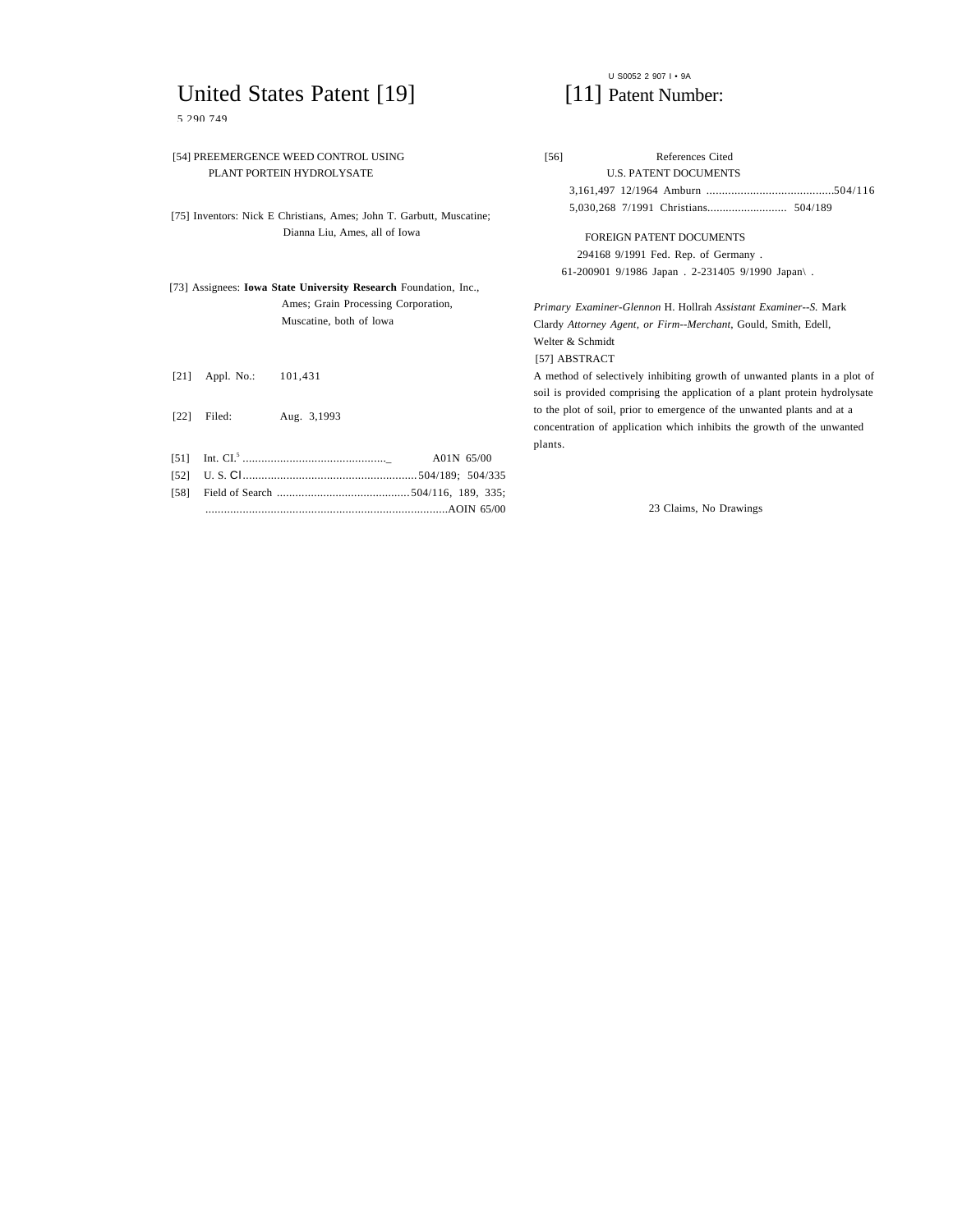#### PREEMERGENCE UEED CONTROL USING PLANT PORTEIN HYDROLYSATE

#### BACKGROUND OF THE INVENTION

Herbicides have been widely employed to destroy unwanted plants or "weeds", to prevent their growth on bare ground or in established crops, and to promote the growth of desirable plants, such as grains, fruits and vegetables. In fact, millions of pounds of herbicids are applied directly to the soil on an annual basis. In general, herbicides consist of two types, non-selective and selective. Non-selective herbicides kill all plant life on the plot of soil on which they are applied. Selective herbicides, on the other hand, kill or inhibit the establishment of certain types of plant life, such as weeds, while leaving the desirable, surrounding crops on which they are applied relatively undamaged. Examples of selective herbicides include phenolics, carbamates, and dinitroanilines.

One way to selectively eliminate unwanted plants without injuring surrounding plant life is to inhibit germination or establishment of the seeds of the unwanted plants. In order to accomplish this, a herbicide must be applied before the unwanted plants emerge from the soil, either to a bare plot of soil into which established plants will be transplanted, or to a plot of soil comprising an established stand of desirable plants, but relatively few weeds. Such herbicides are often referred to as preemergence herbicides.

While various types of herbicides exist, most of them are based on synthetic chemical toxins. As a result of their toxic nature, they are undesirable for many applications. In general, herbicides must be applied over large areas of crops intended for human consumption. Therefore, while synthetic chemical herbicides may effectively destroy unwanted plant life, they may contaminate the soil and the crops themselves. They may also contaminate the ground water as a result of run off or erosion.

The disadvantages of synthetic chemical herbicides have become more visible as a result of heightened public awareness and concern for environmental protection and consumer safety. This in turn has led to the search for non-toxic, natural herbicides which can provide a greater margin of contained, or may be a preselected portion of the ground. safety for the public and for the environment. In the area of herbicides or insecticides, however, few effective materials derived from naturally-occuring sources are known. *Bacillus thurigiensis (Bt* toxins), *Bacillus popilliae, Serratia eritomophilia, Puccinia chondrillina,* and *Sclerotinia* sclerotiotum represent some examples of natural herbicides and insecticides that currently exist. Corn gluten meal is capable of inhibiting root growth of germinated seeds, while no damage is observed to plants that have formed a mature root system. Christians (U.S. Pat. No. 5,030,268) discloses that this material is useful as a natural preemergence herbicide for various plant production systems, including turfgrass areas, where it acts to inhibit the establishment of annual weeds, such as crabgrass *(Digitaria spp.).*

Corn gluten meal, however, is essentially water insoluable. This characteristic limits its use as an herbicide for some applications. Since corn gluten meal is insoluble and cannot be dissolved and sprayed, it is difficult to apply evenly. As a result, there is a risk that the soil on which it is applied will not be completely covered, thereby significantly reducing its effective

#### SUMMARY OF THE INVENTION

This invention provides a selective, non-toxic preemergence herbicide for use on soil plots to control

- both broadleaf and grassy weeds Plant protein hydrolysates, preferably selected from the group consisting of corn gluten hydrolysate, wheat gluten hydrolysate, soy protein hydrolysate and mixtures thereof, have been found to provide water-soluble materials which are at
- least as active as corn gluten meal as preemergence herbicides. For example, dry corn gluten hydrolysate prepared as disclosed hereinbelow has been observed to completely stop root formation of test species at an application level of  $0.24$  g/dm<sup>2</sup> in controlled environmental
- 2 mental chambers in the laboratory and has been observed to prevent plant establishment by  $96\%$  at a level of 1.72  $g/dm^2$  in greenhouse trials on soil.

The examples hereinbelow demonstrate that corn

- gluten hydrolysate, wheat gluten hydrolysate and soy protein hydrolysate can be used as a growth-regulating material to inhibit root formation of germinating weeds in agricultural end-use settings. These hydrolysates can also be used safely with both broadleaf and grassy
- crops, and thereby act as natural preemergence herbicides. The plant protein hydrolysates can be applied to a plot of soil prior to transplanting the desirable plants, or can be applied to a plot of soil which already has a stand of established desirable plants thereon. Because
- these materials are protein hydrolysates of natural plant materials, they should be useful products for use in agriculture as a substitute for synthetic herbicides
- ness.  $\lim_{\alpha \to \infty}$  and inorganic materials conventionally referred to as "soil," as well as As used herein, the term "plot of soil" is intended to broadly cover volumes of solid plant support material such as the mixture of organic synthetic soils (or "soiless soils") and homogeneous solid supports such as beds of pebbles, sand, moss and the like. The solid plant support material may be posted, or otherwise

Although the present invention has been exemplified primarily by reference to corn, wheat and soy hydrolysates, due to the similarity in the amino acid compositions of the various plant proteins, it is believed that a wide variety of plant protein hydrolysates would be useful in the practice of the invention, including hydrolysates from other grains and legumes.

### DETAILED DESCRIPTION OF THE INVENTION

Corn gluten meal is commercially available as a byproduct of corn milling. It is made by drying the liquid gluten stream separated from corn during corn wet milling processing. In the wet milling process of corn, the following fractions are obtained: corn starch, corn oil, defatted corn germ, corn hulls, corn steep liquor, and corn gluten (the protein fraction). Corn gluten is typically separated from the starch stream by centrifugation to yield a thick, yellow slurry of corn gluten containing 15 to 20% solids. Conventionally, corn gluten is filtered and dried to produce solid corn gluten meal, which is sold as an animal feed product. Corn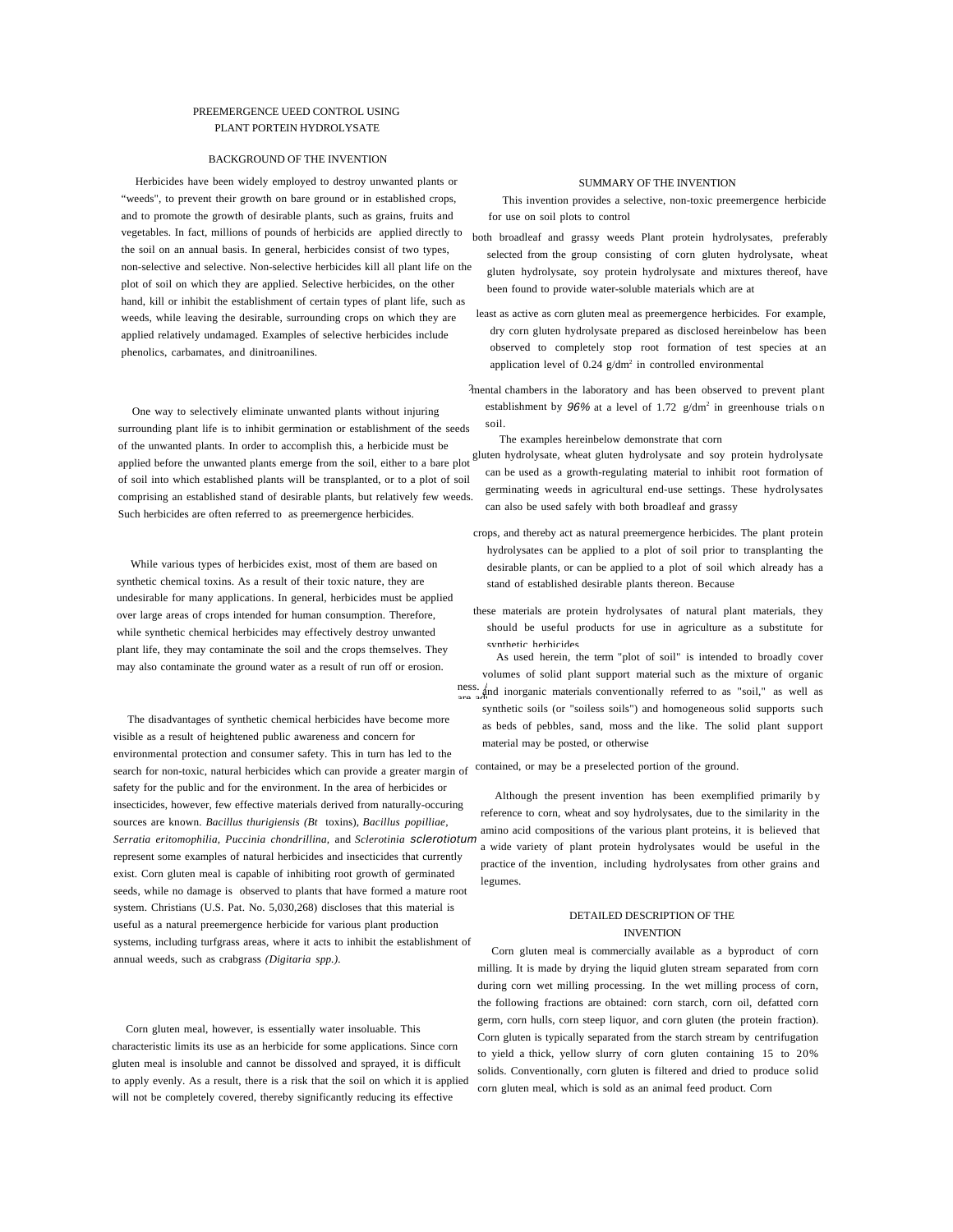The present plant protein hydrolysates are preferably prepared by a process comprising treating an aqueous slurry of a plant protein such as corn or wheat gluten or soy protein with acid or with one or more enzymes. Preferably, the plant protein is treated with one or more proteases, and most preferably, is pre-treated with one or more amylases. For example, the proteinaceous slurry may be treated with amylases, followed by filtration to remove the solubilized carbohydrates. The insoluable residue is then treated with one or more proteases to solubilize the protein components. After pH adjustment with acid, the slurry is filtered and/or centrifuged. The effluent is dried in a conventional manner to yield "corn gluten hydrolysate", "wheat gluten hydrolysate" or "soy protein hydrolyeate", which is essentially water soluble (>90% at 10 g/100 ml).

Alternatively, the protein slurry can be treated with proteases alone and the entire reaction mixture dried, or the reaction mixture may be centrifuged or filtered and the supernatant or filtrate dried in an appropriate manner, to yield a soluble plant protein hydrolysate.

To prepare corn gluten hydrolysates, the liquid corn gluten (15-20% solids) is preferably diluted with water to a solids concentration of about 5 to 20% and the pH adjusted to about 6.0 to 8.0, preferably to about pH 6.5. The appropriate amylase is added (0.1 to 1.0% dry basis (DB)) and the system, the area of the country in which the hydrolysate is applied and the slurry jet cooked at 280° to 340° F., preferably at 320° F. for 3-4 minutes. The cooked slurry is then adjusted to about pH 4 to 5, cooled to 140° F. and, optionally, a saccharifying amylase (glucoamylase) is added (0.01 to 0.1% DB) and the slurry maintained at  $140^{\circ}$  F. for 8-16 hours, preferably about 12 hours. The slurry is then filtered and washed and the filtrate and washings discarded. The filter cake is reslurried in water to 5 to 20% solids (preferably about 10%) and adjusted to pH 7.5 to 9 with Ca(OH)<sub>2</sub> An alkaline protease is then added (0.1% to 1% DB) and the slurry is maintained at 50° to 60° C. for 2 to 6 hours, or until the pH remains constant. The slurry is then adjusted to pH 6.0 to 6.8 (preferably pH 6.2), the precipitated  $Ca<sub>3</sub>(PO<sub>4</sub>)$ , any insoluble residue is removed by filtration. The clear filtrate is then dried in an appropriate manner (i.e., spray drying, drum drying, etc.) to yield a dry solid product having greater than about at 10 wt--% concentration On a dry basis, the corn gluten hydrolysate will have a nitrogen content of at least about 8%, i.e., about 8-11.2%, most preferably at least about 14.4%

The dry product can be applied by the use of conventional spreaders or dusters used for solid fertilizers or herbicides and can be applied as a The slurry was filtered through diatomaceous earth and the filter cake was dust, pellets, granules and the like. Corn gluten hydrolysate can be applied at a level of  $0.003-10$  g/dm<sup>2</sup> of soil area, preferably at a level of about 0.5-4 g/dm<sup>2</sup> of soil area. Corn gluten meal hydrolysate may also be freely dissolved or suspended in water and thus can be readily applied by delivery systems employed for the application of liquid herbicides, such as by spraying and watering. The

amount of aqueous plant protein hydrolysate which is applied can be varied over a wide range depending on soil type, field contour, target species and the like. In some cases, it is preferable to combine or mix the corn gluten hydrolysate with the soil.

It is believed that liquid or solid plant protein hydrolysates will be effective to prevent the emergence of a wide variety of undesirable plants, including broadleaf weeds, such as smartweed, velvetleaf, red root, pigweed lambsquarters, latchwced bedstraw, black medic, buckhorn plantain, annual purslane, black nightshade; and grassy weeds such as crabgrass, annual bluegrass, creeping bentgrass, barnyard grass, orchard grass, woolly cupgrass, foxtails, shattercanc, Kentucky bluegrass Bermuda grass, perennial ryegrass and tall fescue. Thus, corn gluten hydrolysate, soy protein hydrolysate, or wheat gluten hydrolysate can be used as preemergence herbicides for application to established desirable plants, including both monocotyledonous plants and

 dicotylcdonous plants. Monocotyledonous crops include the grains; corn, sorghum, rice, oats, wheat, rye, millet, turfgrasses and the like. Dicotyledonous crops include fruits, fibers, herbs, vegetables, ornamental flowers and foliage, and legumes, including berry plants

 such as strawberries, blueberries and raspberries, soybeans, potatoes, spinach, cauliflower, tomatoes, tobacco, beans, beets, cotton, peas, squash, melons, canola and the like.

As recognized by those skilled in the art, it is necessary to apply preemergence herbicides after the emergence or rooting of the desirable plants, but prior to weed emergence. The precise time of application will vary, depending upon the specific crop production

4

weed species involved. For example, in general, for areas of the upper Midwest, application must be prior to May I st of any growing season, for control of crabgrass.

 The invention will be further described by reference to the following detailed examples.

#### EXAMPLE I

Prior to filtration, liquid corn gluten was adjusted to about 14% solids with water and to pH 6.5 with dilute sodium hydroxide to yield 500 ml of the pH-adjusted gluten. Next, 0.07 ml THERMOLASE enzyme (an amylase available from Enzyme Development Corporation, New York, NY) was added. The slurry was jet

- 80-90% protein (Kjeldahl nitrogen), and which is essentially water-soluble cooked while adding steam at 160° C. for 3-4 minutes. To ensure complete liquification of the starch, 0.5 ml of CANALPHA 600 (an amylase from Biocon U.S., Inc., Lexington, Ky.) was added and the slurry held at 80° C. for one hour. The gluten slurry was then cooled to 60°
	- C., and its pH was adjusted to 4.6 with dilute hydrochloric acid. Another enzyme, ZYMETEC 200, 0.2 ml,(a glucoamylase manufactured by Enzymc Technology, Inc., Ashlant, Ohio) was added to the slurry and the slurry maintained at 60° C. for 13 hours.
	- washed with water. The filtrate and washings were discarded, **the wet filter cake reslurried** in water to about 12% solids and adjusted to pH 8.5 with  $Ca(OH)_{2}$ . Then 0.2 ml of the protease enzyme,
	- ALCALASE 2.4L (NOVO Laboratories, Danbury, Conn.) was added while maintaining the reaction mixture at pH 8.5, 55. C for 5 to 8 hours (or until such time that the pH remained constant). Afterwards, dilute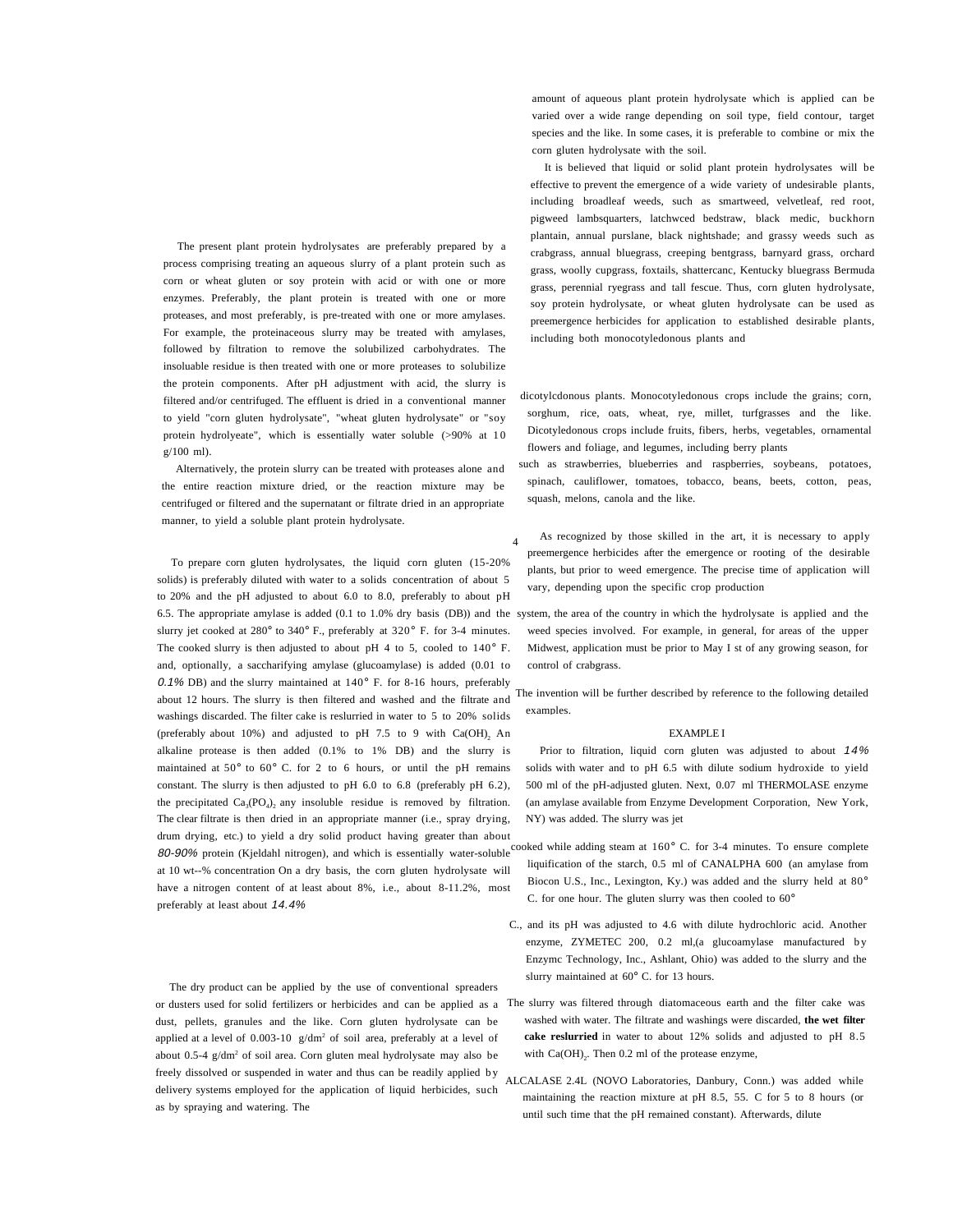phosphoric acid was added to adjust the pH to 6.5 to precipitate the calcium ion as calcium phosphate. The resulting suspension was then heated to 85° C. for 20 minutes to inactivate the enzyme. The solution was filtered and the cake washed with water, followed by combining the washings with the filtrate. The filter cake was discarded.

The clear, brown filtrate containing corn gluten hydrolyste can be spray dried as is, or reduced by evaporation and then spray dried. The resulting dry product, I corn gluten hydrolysate has the properties listed in Table II below.

TABLE II

| Appearance                | Cream-tan powder    |
|---------------------------|---------------------|
| Dry substance, %          | > 90                |
| Solids recovery           | > 50                |
| Protein, % DB (%          | > 90                |
| Kjeldahl nitrogen × 6.25) |                     |
| pH (as 5% solution)       | >6.5                |
| Water solubility (as 10%  | soluble with        |
| w/v solution)             | slight haze         |
| Ash, % DB                 | €5                  |
| Odor                      | characteristic odor |
|                           |                     |

#### EXAMPLE 2

Corn gluten hydrolysate was prepared by a simplified procedure which also yields a water-soluble form of lower protein content.

As in Example 1, the liquid corn gluten is reconsti- 3 tuted in water, this time to about 10% solids. The slurry (500 ml) was then adjusted to pH 8.5 with a 10% slurry of calcium hydroxide. The protease enzyme, ALCALASE 2.4L, (1.0% dry basis) was added and the solution stirred at 60° C. for 5 to 8 hours, or until such time that the pH remained constant at 8.5.

The material was then processed as described in Example 1, to yield a corn gluten hydrolysate which had the properties shown in Table III, below:  $\sim$  . The second contract of  $\sim$ 

|                           | TABLE III           |   |
|---------------------------|---------------------|---|
| Appearance                | cream-tan powder    |   |
| Dry substance, %          | > 90                |   |
| Solids recovery           | >50                 |   |
| Protein, % DB (%          | >70                 |   |
| Kjeldahl nitrogen × 6.25) |                     |   |
| вH                        | 6.5                 |   |
| Water solubility (10%     | soluble             |   |
| solution)                 |                     |   |
| Ash, % DB                 | - 5                 |   |
| Odor                      | characteristic odor | c |

#### EXAMPLE 3

The procedure of Example 2 was further simplified to yield a solubilized form of corn gluten of somewhat lower protein content by simply following the steps of Example 2, with the exception that the **final filtration** step was not carried out After adjustment to a pH of 6.5 with phosphoric acid, the slurry was freeze-dried. The properties of the resulting product are shown on Table 6 below:

**TABLE IV** 

| Appearance<br>Dry substance, % | cream-tan powder<br>> 90 |   |
|--------------------------------|--------------------------|---|
| Solids recovery %              | > 95                     | ć |
| Protein, % DB (%               | > 50                     |   |
| Kjeldahl nitrogen × 6.25)      | > 50                     |   |
| Water solubility (10% soln)    | $>50\%$ of solids        |   |
|                                |                          |   |

 $6.5$ 

pH

 $\mathcal{I}$ 

#### EXAMPLE 4

A study was conducted in a controlled environment to investigate the effect of the corn gluten hydrolysate of Example I on creeping bentgrass and crabgrass. An aqueous dilution of the corn gluten hydrolysate of Example I in 7 m] water was applied to blotter paper measuring  $42.3 \text{ cm}^2$  at levels of 0 g/dm<sup>2</sup>, 0.12 g/dm<sup>2</sup>, 0.24 g/dm<sup>2</sup>, 0.36 g/dm<sup>2</sup>, and 0.48 g/dm<sup>2</sup>. Eighteen seeds were placed on the blotter papers which were then put into petri dishes, and placed into a controlled environmental chamber. The chamber was set at a 16 hr photo period and maintained at a constant 25° C. Table V illustrates the percentage of germination of the creeping bentgrass and crabgrass with varying application levels of corn gluten hydrolysate of Example 1.

|  | TABLE V |  |
|--|---------|--|
|  |         |  |

| PERCENTAGE OF GERMINATION OF<br>CREEPING BENTGRASS AND CRABGRASS<br>TREATED WITH CORN GLUTEN HYDROLYSATE |           |           |  |  |  |  |
|----------------------------------------------------------------------------------------------------------|-----------|-----------|--|--|--|--|
| Level of Hydrolysate<br>(% germination)                                                                  |           |           |  |  |  |  |
| $(x/dm^2)$                                                                                               | Bentgrass | Crabgrass |  |  |  |  |
| 0.00                                                                                                     | 61        |           |  |  |  |  |
| 0.12                                                                                                     | 44        |           |  |  |  |  |
| 0.34                                                                                                     | 11        | o         |  |  |  |  |
| 0.36                                                                                                     |           |           |  |  |  |  |
| 0.48                                                                                                     |           |           |  |  |  |  |

As can be seen from Table V, corn gluten hydrolysate completely stopped germination of creeping bentgrass at application levels above  $0.24$  g/dm<sup>2</sup>, and completely stopped germination of crabgrass at application levels above  $0.12$  g/dm<sup>2</sup>.

#### EXAMPLE 5

A study was conducted comparing the effect of corn gluten hydrolysates of Examples I and 3 on crabgrass in a greenhouse. The crabgrass was seeded at a rate of 0.19  $g/dm^2$  onto 58 cm<sup>2</sup> pots filled with a clay loam soil. The hydrolysates of Examples l and 3 were applied to the surface of the pots at levels of 0, 0.86, 1.72, 3.44, and 6.88  $g/dm^2$ . The pots were then placed on a mist bench for 6 days. After seed germination, if any, the pots were moved to a greenhouse bench and maintained for I5 days. Data were collected on the number of live shoots from each pot. The study was repeated three times.

Table VI illustrates the results of this study.

TABLE VI

| Level of                  |                    | ON SOIL IN THE GREENHOUSE<br><b>Crabgrass</b><br>(% of live plants/pot) |
|---------------------------|--------------------|-------------------------------------------------------------------------|
| Hydrolysate<br>$(x/dm^2)$ | Hydrol.<br>(E1, 1) | Hydral.<br>$(E_1, 3)$                                                   |
| 0.00                      | 95                 | 95                                                                      |
| 0.86                      | 23                 | 57                                                                      |
| 1.72                      |                    | 21                                                                      |
| 3.44                      |                    |                                                                         |
| 6.88                      |                    | o                                                                       |

As can be seen from Table VI, the corn gluten hydrolysate of Example I reduced the establishment of crabgrass by 76%, 96%, 100%, and again by 100% at appli-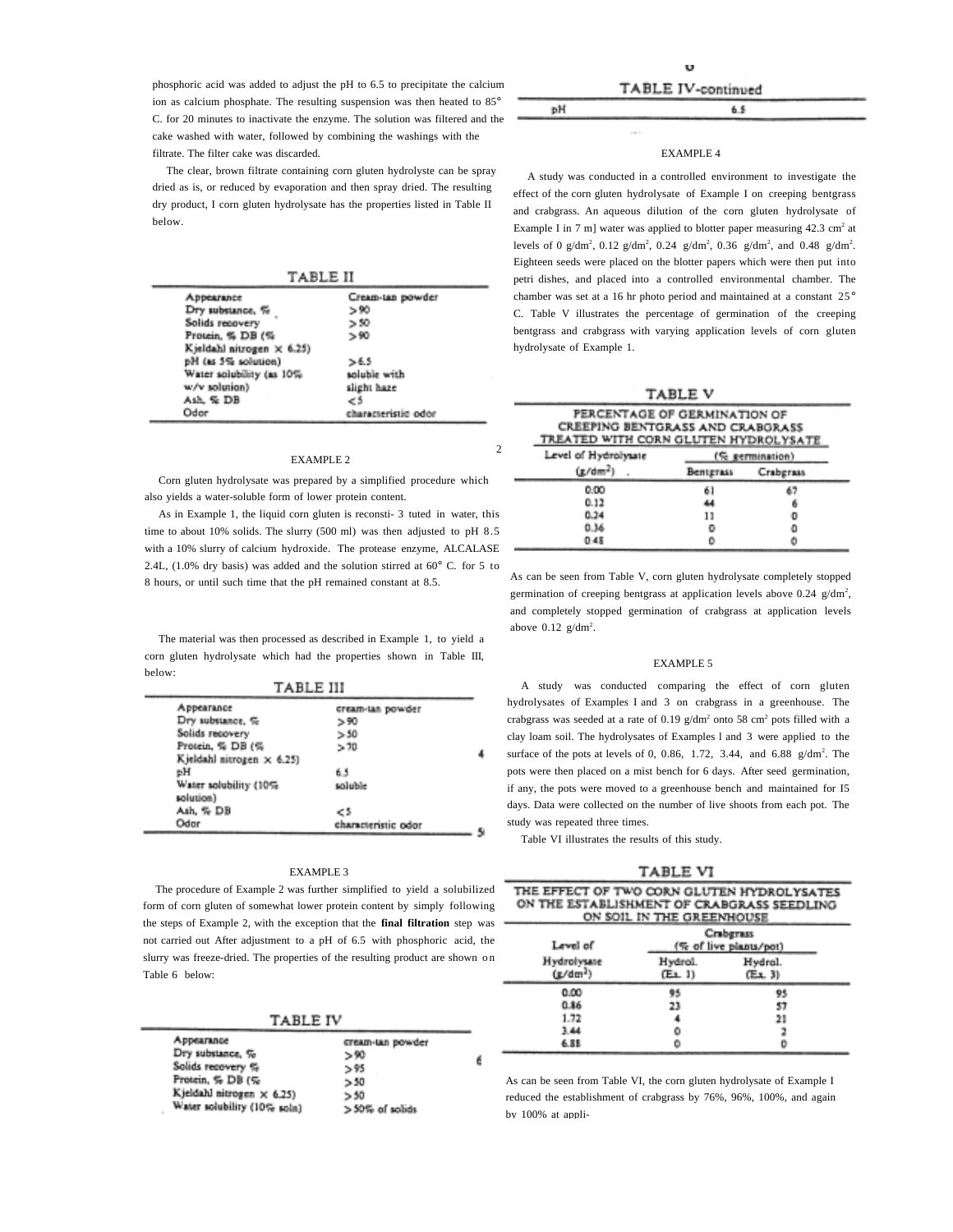cation levels of 0.86  $g/dm^2$ , 1.72  $g/dm^2$ , 3.44  $g/dm^2$ , and 6.88  $g/dm^2$ , respectively. The corn gluten hydrolysate of Example 3 reduced the establishment of crabgrass by 40% 78%, 98% and 100% at the same application levels. Thus, while corn gluten hydrolysate of Example 3 is somewhat less effective **than** corn gluten hydrolysate of Example 1, it is still highly active.

#### EXAMPLE 6

In a further study, a comparison was made regarding the effects of corn gluten meal and the corn gluten hydrolysate of Example 1 on the establishment of perennial ryegrass *(Lolium perenne).* Application levels of the dry hydrolysate to the surface of soil pots seeded with L *perenne* ranged from 0 to 7.8  $g/dm^2$ . The pots 1 were allowed to stay on the mist bench for a 24-hour period in order to moisten the soil without leaching of the water soluble corn gluten hydrolysate. Table VII provides the results of this study.

| TABLE VII                            |                                                                                                                          |     |  |  |  |  |  |
|--------------------------------------|--------------------------------------------------------------------------------------------------------------------------|-----|--|--|--|--|--|
|                                      | THE EFFECTS OF CORN GLUTEN MEAL (CGM) AND<br>CORN GLUTEN HYDROLYSATE (CGH) ON THE<br>ESTABLISHMENT OF PERENNIAL RYEGRASS |     |  |  |  |  |  |
| Application level<br>of CGM and CGMH | (% Inhibition)                                                                                                           |     |  |  |  |  |  |
| (x/dm <sup>2</sup> )                 | COM                                                                                                                      | CGH |  |  |  |  |  |
| 0.00                                 | o                                                                                                                        |     |  |  |  |  |  |
| 1.3                                  | o                                                                                                                        | ٥   |  |  |  |  |  |
| 2.6                                  | ō                                                                                                                        | 60  |  |  |  |  |  |
| 3.9                                  |                                                                                                                          | 87  |  |  |  |  |  |
| 5.2                                  |                                                                                                                          | 97  |  |  |  |  |  |
| 6.5                                  |                                                                                                                          | 100 |  |  |  |  |  |
| 7.8                                  | ۱O                                                                                                                       | 97  |  |  |  |  |  |

The above Table demonstrates the increased effectiveness of the corn gluten hydrolysate of Example I as compared with corn gluten meal. Treatment with  $5.2 \text{ g/dm}^2$  of the corn gluten hydrolysate of Example I resulted in 97% control. The same level of corn gluten meal, however, resulted in only 3% control.

#### EXAMPLE 7. ACID HYDROLYSIS OF CORN GLUTEN MEAL

Corn gluten meal, 20 g, was placed in a 500 ml round bottomed flask, 230 ml of 2N phosphoric acid added and the mixture was refluxed for 20 hours. The dark slurry was centrifuged and the dark supernatant filtered. The clear brown filtrate (pH 1) was adjusted to pH 6.5 with 31.5 g calcium hydroxide. The precipitate of calcium phosphate was removed b y centrifugation and the clear dark supernatant freeze-dried to yield a tan powder containing 91% solids, 68.4% protein, as is, and 6.06% ash, as is. This product was designated acid hydrolysate I (AH-I).

#### EXAMPLE 8. ACID HYDROLYSIS OF THE ENZYME HYDROLYSATE OF CORN GLUTEN

Fifteen grams of corn gluten hydrolysate (prepared as described in Example 1), was placed in a 500 ml round bottom flask and 160 ml of 2N phosphoric acid added. The solution was refluxed 20 hours, filtered with the diatomaceous earth, producing a clear brown filtrate of soy hydrolysate. aid of filteraid, and the clear brown filtrate, pH I adjusted to pH 7.5 with 3 0 grams of calcium hydroxide. The precipitated calcium phosphate was removed dissolved solids were passed through a 2.54 cm X 35.6 cm column of by filtration and the clear filtrate freeze-dried to yield a tan powder containing Amberlite XAD-16 resin (185 ml bed volume) at 3-5 ml per minute, 96.5% dry solids, 82.4% protein, as is, and 7.3% ash, as is. This product followed bywas designated acid hydrolysate 2 (AH-2).

#### EXAMPLE 9. HERBICIDAL ACTIVITY OF ACID HYDROLYSATES

The above two products, AH- I and AH-2, along with 5 corn gluten hydrolysates, CGH, prepared as described in Example 1, were assayed for their herbicide activity by the following standard laboratory assay procedure. Dilutions were prepared in water of AH-I, AH-2, and CGH to contain 1, 2 and 4 mg./ml. A Whatman No. I

- filter paper disk (7 cm in diameter) was placed in each of several 100 X 15 mm plastic petri fishes. One ml of each of the hydrolysate dilutions was then distributed uniformly onto the filter paper disks. Then ten perennial ryegrass seeds were distributed uniformly on top of
- each filter paper disk. The petri dishes were cowered, sealed with parafilm, and allowed so stand at about 23° C. for 14 days. A control sample was prepared in the sa me manner except one ml of water was used.

After 14 days, the length of the individual roots of each seed were determined and the average of the seven longest roots calculated. This value was expressed as a percent of the average root length of the Control. These results are shown in Table VIII, below.

| TABLE VIII                                                                                                                                              |      |                            |     |  |  |  |
|---------------------------------------------------------------------------------------------------------------------------------------------------------|------|----------------------------|-----|--|--|--|
| The Effects of Acid Hydrolysates of Corn Gluten Meal (AH-1)<br>and Corn Gluten Hydrolysate (AH-2) and CGH on the<br>Establishment of Perennial Ryegrass |      |                            |     |  |  |  |
| Application Level                                                                                                                                       |      | (% of Control Root Length) |     |  |  |  |
| $(mg/dm^2)$                                                                                                                                             | AH-1 | AH-2                       | CGH |  |  |  |
| 2.6                                                                                                                                                     | 68   | 50                         | 42  |  |  |  |
| 5.2                                                                                                                                                     |      | o                          | o   |  |  |  |
| 10.4                                                                                                                                                    |      |                            |     |  |  |  |

 As the results show, CGH appears to be slightly more effective in inhibiting root formation than either AH-I or AH-2 but all hydrolysates completely inhibited root growth at  $5.2 \text{ mg/dm}^2$  and above.

4 solubilize the herbicide activity in plant proteins. Those skilled in the art These results further demonstrate that acid treatment can also be used to would realize that other acids (i.e., hydrochloric, sulfuric, etc.) under the appropriate conditions could be employed, as well as phosphoric acid, to solubilize the herbicide activity in plant proteins.

#### EXAMPLE 10

Soy hydrolysate and extracts obtained by the fractionation of soy hydrolysate with an absorptive resin, AMBERLITE XAD-16 (manufactured by Rohm & Haas Company, Philadelphia, Pa.) have also shown to have herbicidal activity. In this example, a soy hydrolysate was prepared by slurrying 100 grams of soy protein in about 900 ml of water (adjusted to a pH 5.5 with hydrochloric acid). About 0.5 grams of RHOZYME-54 (a protease manufactured by Rohm & Haas Company, Philadelphia, Pa) was then added. The slurry was maintained at 45-50° C. for 5 hours, and then heated to 90° C. for 10 minutes to inactivate the enzyme. The slurry was then centrifuged. The hazy effluent was treated with 1-2% activated carbon (dry basis) at 60° C. for about 30 minutes and then filtered with the aid of

Seventy-five ml of the soy hydrolysate containing 7.16 grams of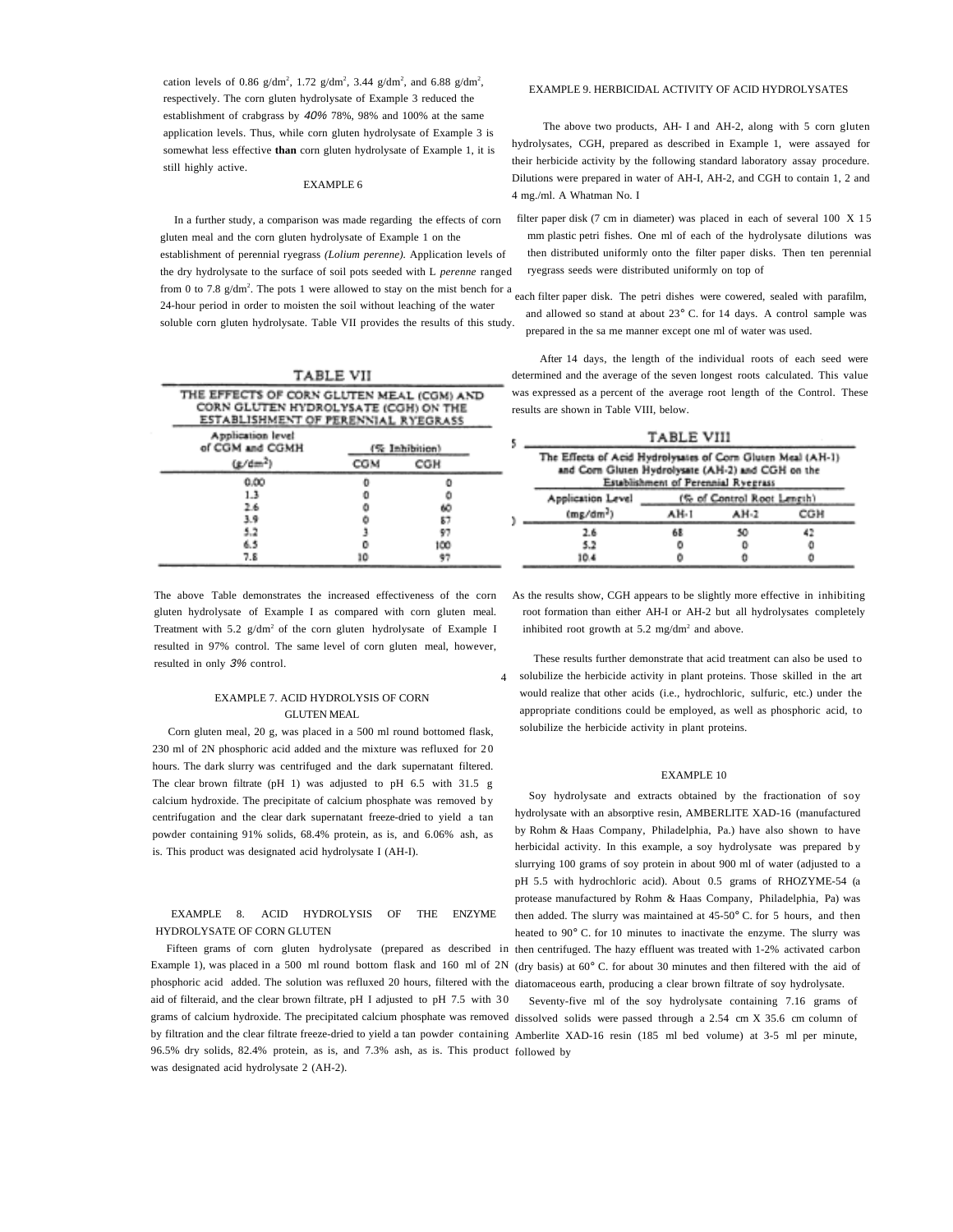a water wash. When the solids content of the effluent had dropped to zero, as determined by its refractive index, the collected effluent (360 ml, colorless, slightly hazy, pH 5.6) was freeze-dried to produce a white powder (Fraction 1).

The column was then washed with 88% methanol until the effluent showed no solids. The brown colored effluent was evaporated to remove the alcohol and the aqueous concentrate was freeze dried to yield a tan/brown powder (Fraction 2).

#### EXAMPLE I I

The corn gluten hydrolysate of Example 1, the soy hydrolysate of Example 10, and the fractions derived from soy hydrolysate as described in Example 10 were tested for their ability to inhibit root formation of percnnial rye-grass. One ml of aqueous dilutions of the samples was applied to 7 cm diameter Whatman No. I filter paper held in 100X15 mm petri dishes. Ten perennial: ryegrass seeds were added, the dishes covered, sealed with parefilm and held for 16 hours at 25° C. with continuous lighting. the papers were then held at 11° C. in the dark for 8 hours. This lighting-temperature cycle was repeated for 14 days. Root length was then detcrmined and expressed as a percentage of the untreated control. the results arc shown on Tablc IX below.

#### TABLE IX THE EFFECT OF CORN GLUTEN HYDROLYSATE OF EXAMPLE I (CGH-I) SOY HYDROLYSATE, AND FRAC-TIONS FROM SOY HYDROLYSATE (SH) OF EXAMPLE 10 ON THE ESTABLISHMENT OF PERENNIAL RYEGRASS

| Sample        | <b>Application</b><br>Level<br>$(mg/dm^2)$ | Average<br>Root Length<br>(mm) | <b>Fercent</b><br>of Control |
|---------------|--------------------------------------------|--------------------------------|------------------------------|
| Control       | o                                          | 52.3                           | 100                          |
| CGH-1         | 26                                         | 25.3                           | 48                           |
| SH            | 2.6                                        | 43.4                           | 83                           |
| SH-Fraction 1 | 2.6                                        | 14.0                           | 27                           |
| SH-Fraction 2 | 2.6                                        | 19.4                           | 37                           |

As can be seen from Table IX above, soy hydrolysate was not as effective at preventing the establishment of perennial ryegrass as was the corn gluten hydrolysate of Example 1. the soy hydrolysate Fractions I and 2, however, were more effective in inhibiting root formation of perennial ryegrass than was the corn gluten meal hydrolysate of Example 1.

#### EXAMPLE 12. ENZYME HYDROLYSIS OF SOY PROTEIN

Fifty grams of PROFAM 90 (soy protein isolate manufactured by Grain Processing Corporation, Muscatine, Iowa) was slurried in 700 ml of water. the thick slurry was adjusted from pH 7.3 to pH 8.5 with 10% Ca(OH):. ALCALASE 2.4L (0.5 ml) was added and the slurry was continuously stirred at 55° C. the pH was maintained between pH 8 to 8.5 with  $Ca(OH)$ . When the pH had remained constant, the pH was adjusted so pH 6.5 with 10% v.v/  $H_2PO_4$  to precipitate calcium as  $Ca_2(PO_4)$ . After heating the slurry in a steam chest for 20 minutes to inactivate the enzyme, it was filtered with filteraid and the residue discarded. The clear tan filtrate was freeze dried to a tan powder. The product contained 94.7% dry solids and 91.7% protein, as is, and was designated soy hydrolysate I (SH-1).

#### EXAMPLE 14

the above products of Examples 12-13, SH-1 and WH-1, along wit corn gluten hydrolysate, CGH, prepared as described in Example 1, we assayed for their herbicide activity by the in vitro assay as described i Example 9. For the assay, dilutions of SH-1, WH-1, and CGH we prepared to contain 1.3, 2.6, 3.9 and 5.2 mg/dm<sup>2</sup>. the results of the assa after 14 days arc shown in Table X.

| The Effects of Enzyme Hydrolysates of Corn Gluten (CGH),<br>Soy Protein (SH-1), and Wheat Gluten (WH-1) on the<br>Establishment of Perennial Ryegrass |     |                            |      |  |  |  |  |
|-------------------------------------------------------------------------------------------------------------------------------------------------------|-----|----------------------------|------|--|--|--|--|
| Application Level                                                                                                                                     |     | (% of Control Root Length) |      |  |  |  |  |
| $(m_E/dm^2)$                                                                                                                                          | CGH | SH-1                       | WH-1 |  |  |  |  |
| 0.0                                                                                                                                                   | 100 | 100                        | 100  |  |  |  |  |
| 1.3                                                                                                                                                   | 100 | 90                         | 69   |  |  |  |  |
| 2.6                                                                                                                                                   | 21  | 43                         | 47   |  |  |  |  |
| <b>10</b>                                                                                                                                             | n 1 | 0.6                        | 18   |  |  |  |  |

 $0.3$ 

o

As the data in Table X demonstrate, all protein hydrolysates contai significant levels of herbicide activity, especially at the  $2.6 \text{ mg/dm}^2$  leve and above. CGH appears to be the most effective, followed closely b SH-1, with WH-1 last. It is believed that other grain and plant protein comprise herbicidal activity which could be isolated and concentrated in similar fashion.

 $0.9$ 

 $1.8$ 

the invention has been described by reference to certain specifi embodiments and detailed examples. However, as would be apparent to one of skill in the an, many modifications may be made while remaining within the spirit and scope of the invention.

What is claimed is:

3.9

5.2

<sub>EXA</sub><br><sub>ENZ'</sub> root development. 1. A method for inhibiting growth of undesirable plants in a plot o soil comprising applying an amount of a plant protein hydrolysate to th plot of soil, prior to emergence of the unwanted plants, wherein said amount inhibits the growth of the undesirable plants by inhibiting thei

2. The method of claim 1 wherein the plant protein hydrolysate is selected from the group consisting of corn gluten hydrolysate, whea gluten hydrolysate, soy protein hydrolysate and mixtures thereof.

3. the method of claim I wherein the plot of soil also comprises desirable plants.

4. the method of claim 3 wherein the plant protein hydrolysate is applied after the emergence of the desirable plants.

5. The method of claim 1 further comprising transplanting desirable plants into the plot of soil.

C. The method of claim 1 wherein the plant protein hydrolysate is applied at a concentration of about 0.5  $g/dm^2$  to 10  $g/dm^2$  of soil.

7. The method of claim 2 wherein the plant protein hydrolysate is corn gluten hydrolysate.